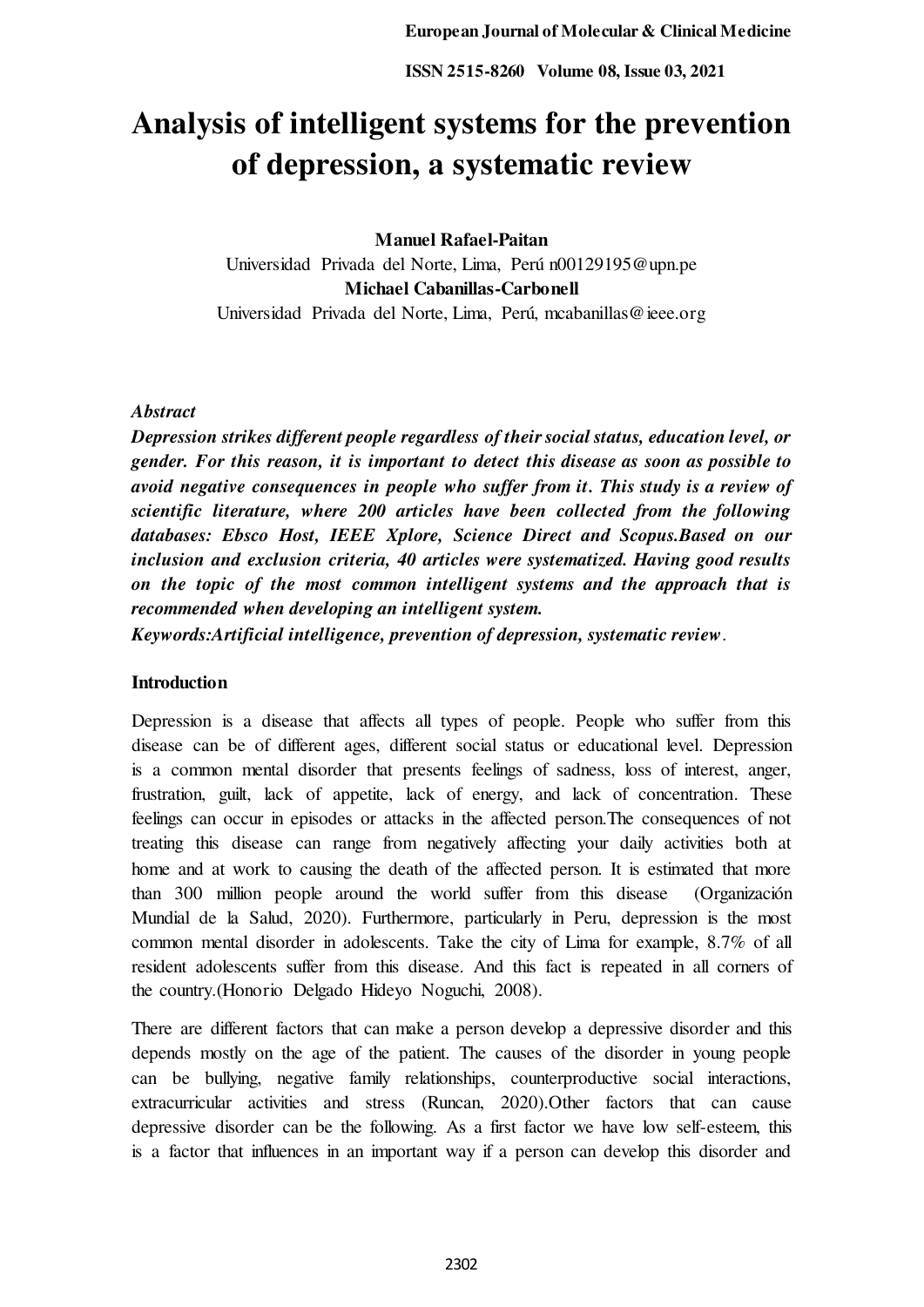#### **ISSN 2515-8260 Volume 08, Issue 03, 2021**

that should be taken into account when evaluating a possible patient (Jayanthi and Rajkumar, 2014).As a second factor we have the COVID-19 pandemic. Different countries around the world have taken preventive measures against this evil. One of the best known and most effective is social isolation. Unfortunately, this measure has had negative effects on people. It has been obtained as a result of research that has generated an increase in cases of anxiety and depression in young people and adults since the beginning of this pandemic.(Zhang *et al.*, 2020).

Smart systems are advanced technology that perceives and responds to the world around them. These systems can take different forms, from automated vacuum cleaners like the "Roomba" to facial recognition programs like Amazon's personalized shopping suggestions. (University of Nevada, s.f.). These current systems have the ability to evaluate the different responses of a person so many positive and negative. In an investigation, a chatbot had conducting surveys of a specific product to a group of people. This research resulted in the chatbot performing correctly in all interactions and at the end of each conversion it gave a report of the responses of each person to the company. (Xiao *et al.*, 2019). Having different applications both for the sale of articles and to help users of a system today. It can be said that entities with artificial intelligence are taking a leading role over the years. And mental health cannot be oblivious to this change. An investigation that uses a chatbot to reduce stress and lack of encouragement in a group of employees in companies gave the following result. The result was that there is the possibility of reducing the stress and lack of encouragement of a group of employees who used the chatbot as an advisor and confidant. (Kamita *et al.*, 2019).

#### **Methodology**

For this research, a systematic literature review had to be carried out. For which it was necessary to review research articles from different databases. The keywords used in the searches will be mentioned in future sections of the article as established in the default order of this research format.

#### *A. Type of Study*

For the elaboration of the article, the systematic review of the scientific literature will be used.

#### *B. Research questions:*

These are the questions posed for this systematic review:

# **RQ1. What are the most common smart systems in recent years focused on preventing depression?**

**RQ2. What is the recommended approach for smart systems when collecting information from users?**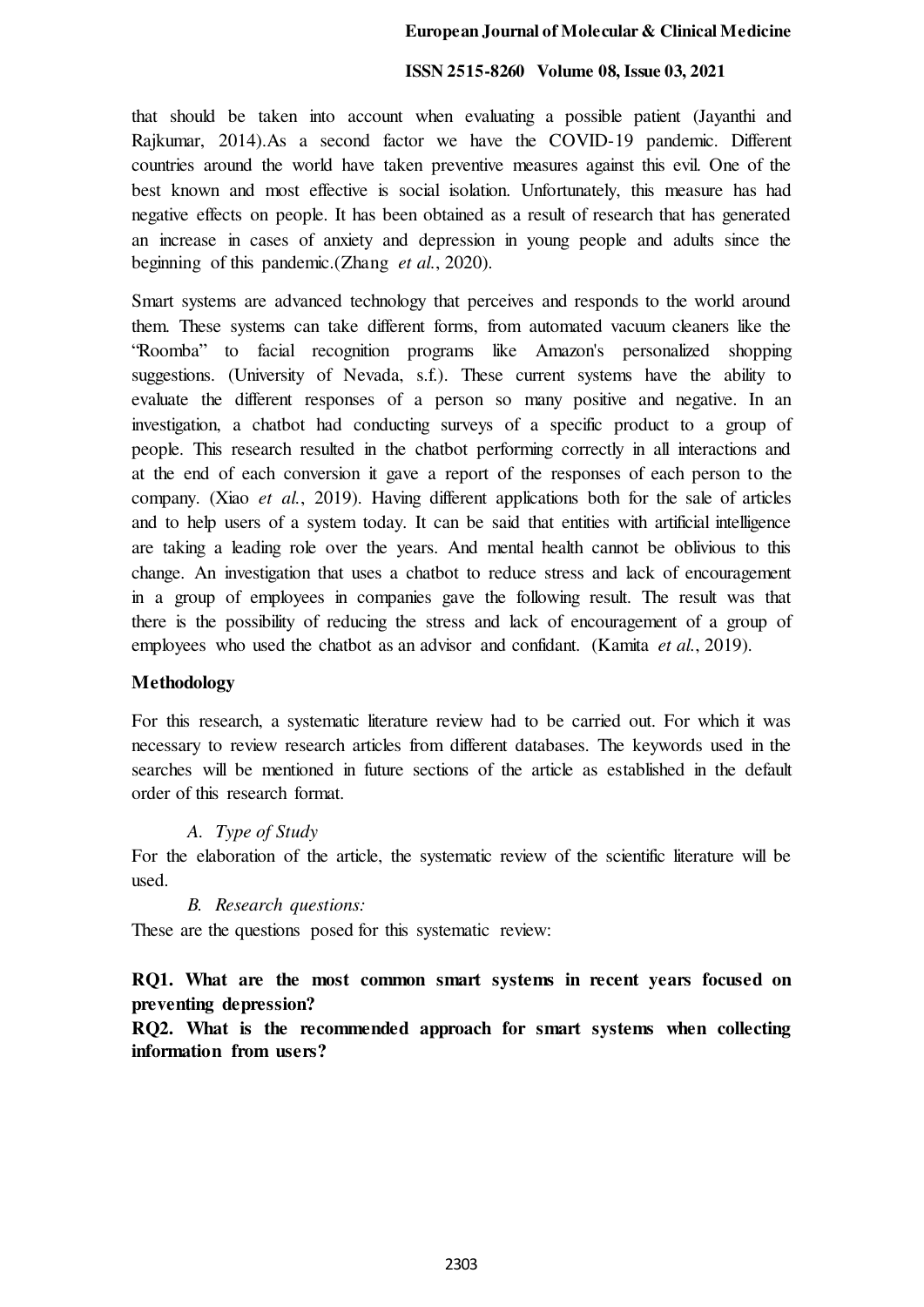# *C. Search strategies*

To answer the research questions, a search was conducted of different articles collected from the following databases: EBSCO, SCOPUS, IEEE Xplore, and Science Direct. In total 40 scientific articles were collected.

At the time of the search, the following keywords were used: "artificial intelligence and depression", "artificial intelligence and mental health" and "artificial intelligence and prevention of depression".



*Figure 2. Inclusion and exclusion flowchart* 

# *D. Inclusion and exclusion criteria*

For this systematic review, exclusion and inclusion criteria were applied. These can be seen in the following table.

| <b>CRITERIA</b> |                |                                                  |  |  |  |
|-----------------|----------------|--------------------------------------------------|--|--|--|
| Inclusion       | I <sub>1</sub> | Articles were found in English                   |  |  |  |
|                 | I2             | The publicación years are from 2005 - 2020       |  |  |  |
|                 | I <sub>3</sub> | Articles with the purpose of answering           |  |  |  |
|                 |                | research questions                               |  |  |  |
| Ecxclusion      | E1             | Some <u>frems</u> do not apply to engineering or |  |  |  |
|                 |                | medical areas                                    |  |  |  |
|                 | E2             | There were articles whose publication year       |  |  |  |
|                 |                | was prior to 2005                                |  |  |  |

# TABLE 1. INCLUSION AND EXCLUSION CRITERIA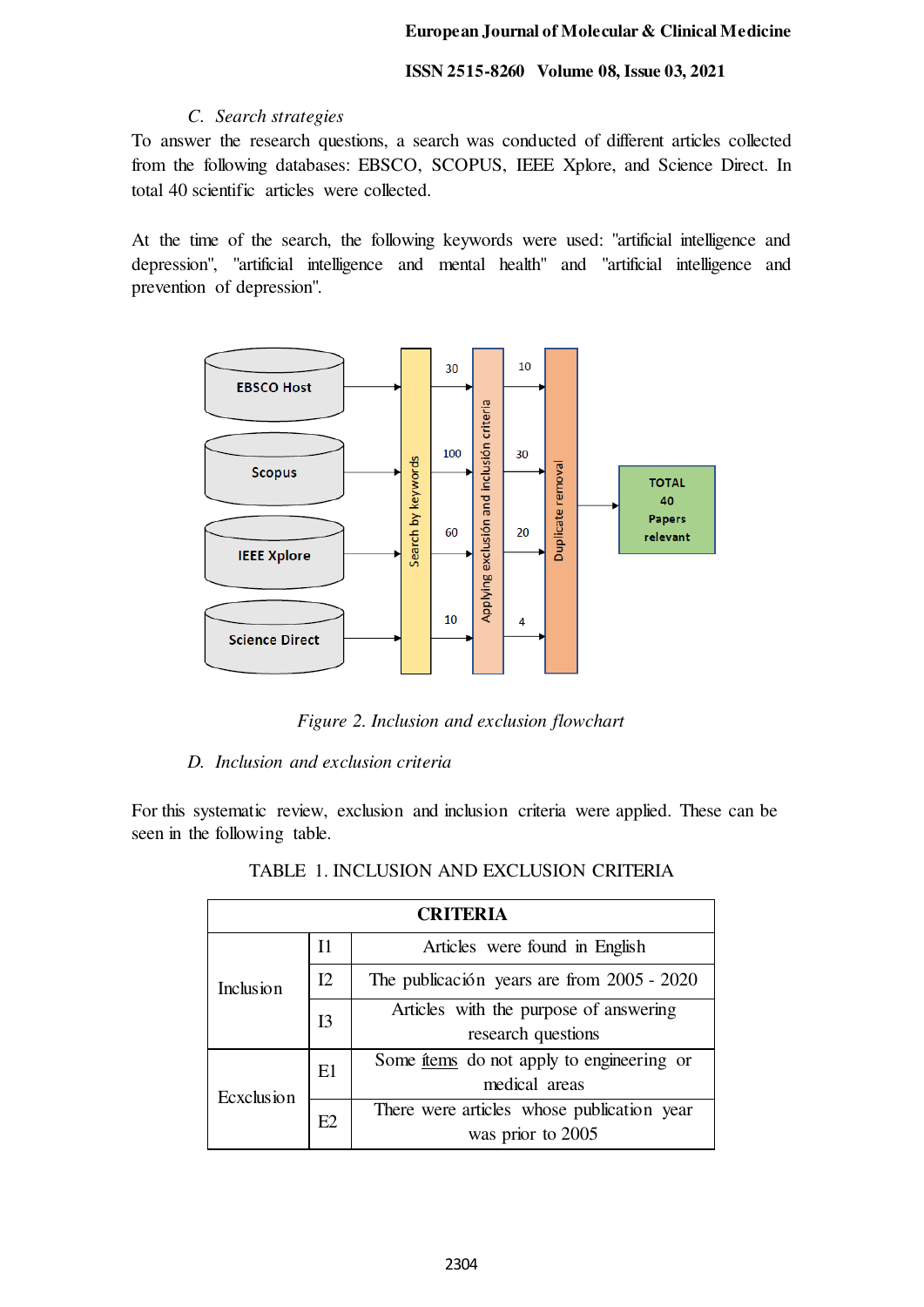#### **ISSN 2515-8260 Volume 08, Issue 03, 2021**

| E3             | Some articles that are not very related to |
|----------------|--------------------------------------------|
|                | artificial intelligence and depression     |
|                | Those articles whose conclusions do not    |
| E <sub>4</sub> | provide relevant evidence for the present  |
|                | study                                      |

#### **Results**

200 articles related to the research topic were analyzed, of which 120 had to be discarded because they were repeated or did not have a technological aspect as the main focus. After reviewing the remaining articles, 50 were selected, excluding 10 in accordance with the exclusion criterion and also that they did not help answer the research questions posed for this research. Obtaining 40 articles for the systematic review.



*Figure 2. Prisma diagram methodology*

The articles that will be used for this review are 40 in total. Now to be able to carefully observe the origin of each one. Next, a graph will be presented that separates them by their respective database.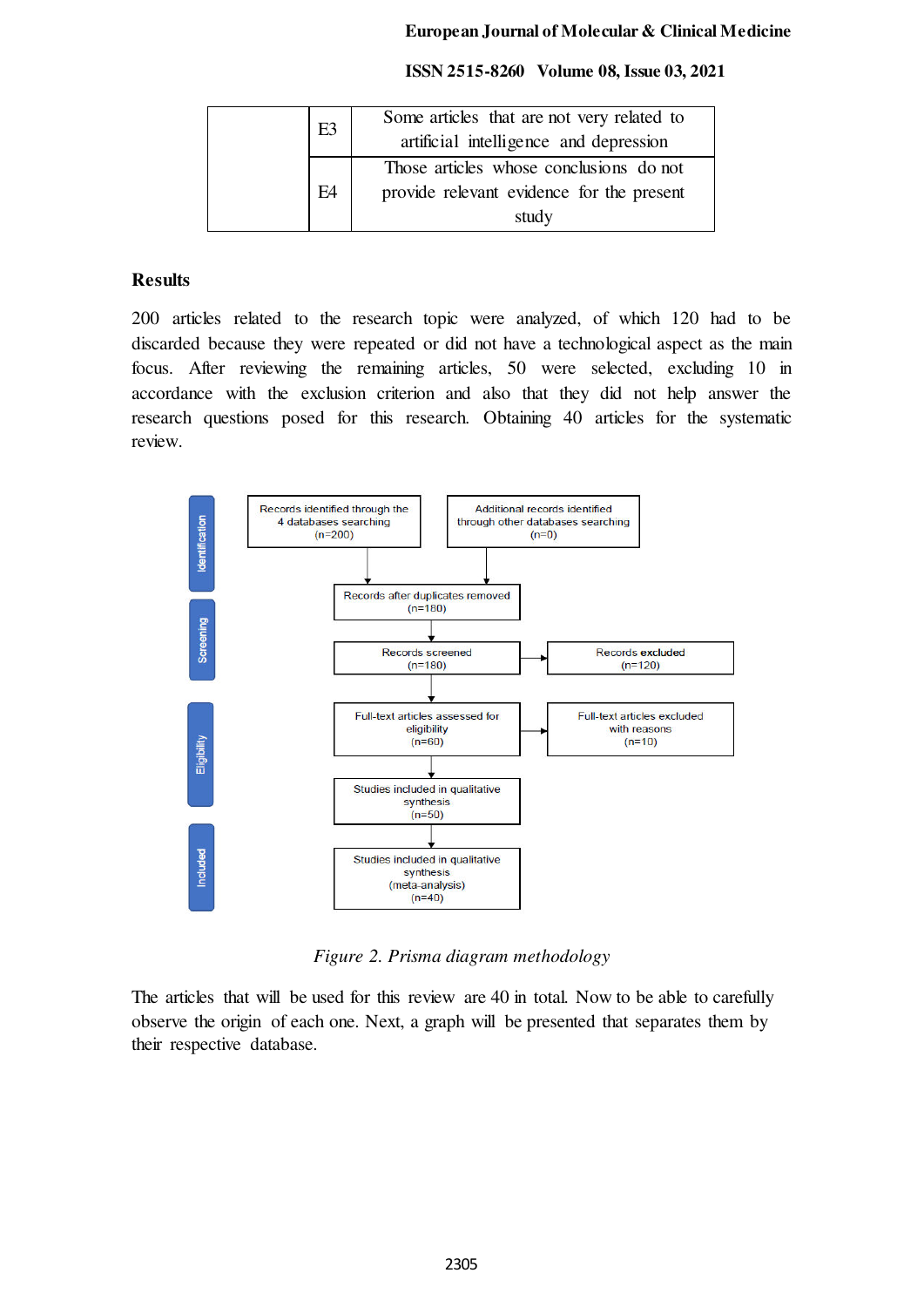**ISSN 2515-8260 Volume 08, Issue 03, 2021**



*Figure 3. Articles by database* 

In order to have a general idea of in which country artificial intelligence is most important in research, the following graph can be observed.



*Figure 4. Articles by country*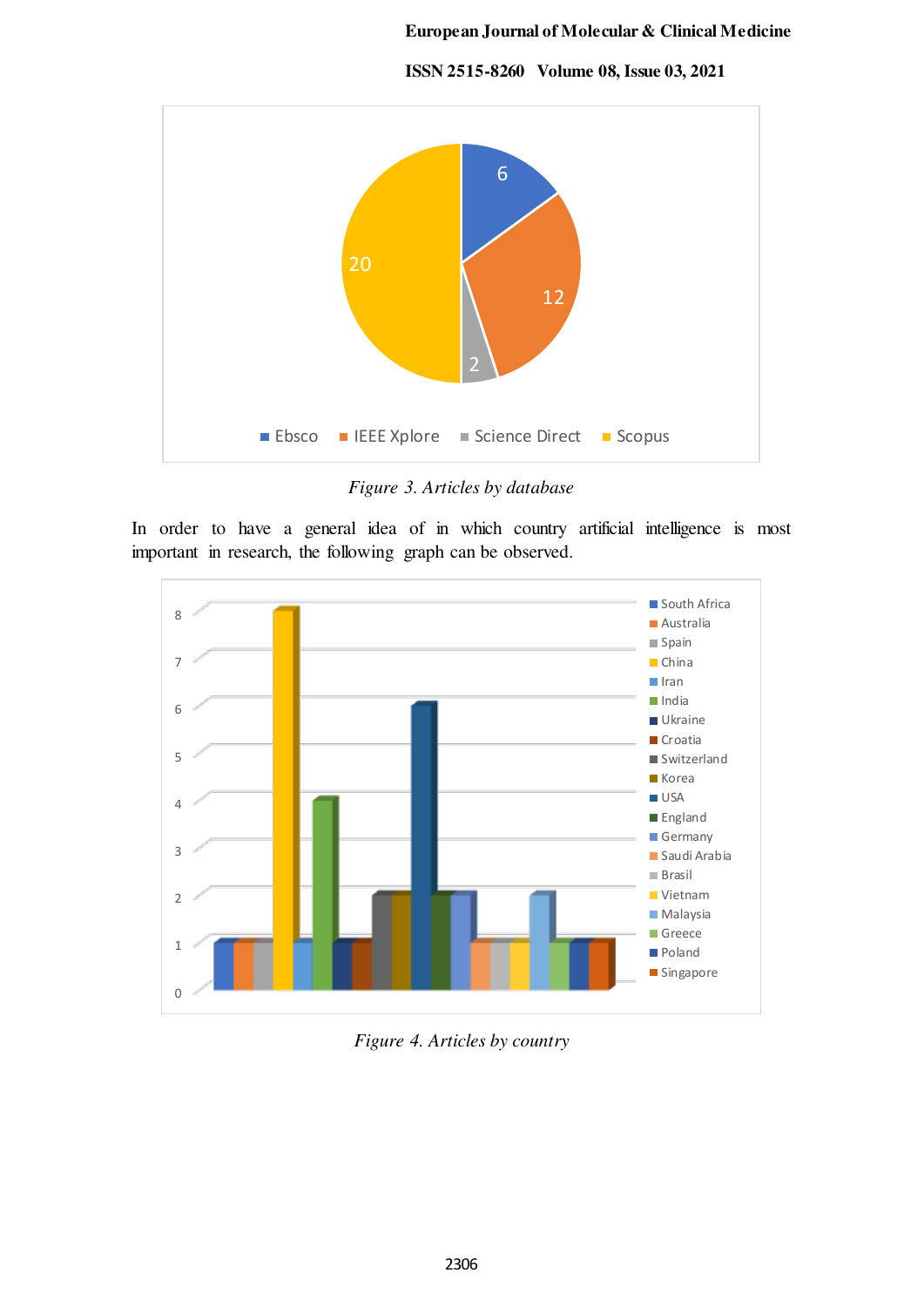#### **ISSN 2515-8260 Volume 08, Issue 03, 2021**

The following graph shows the type of technology that can be seen in each article and its respective year of publication.



*Figure 5. Technological approach of the articles separated by year of publication* 

The following chart shows the number of articles for each type of artificial intelligence technology.



*Figure 6. Quantity of articles by each kind of technology*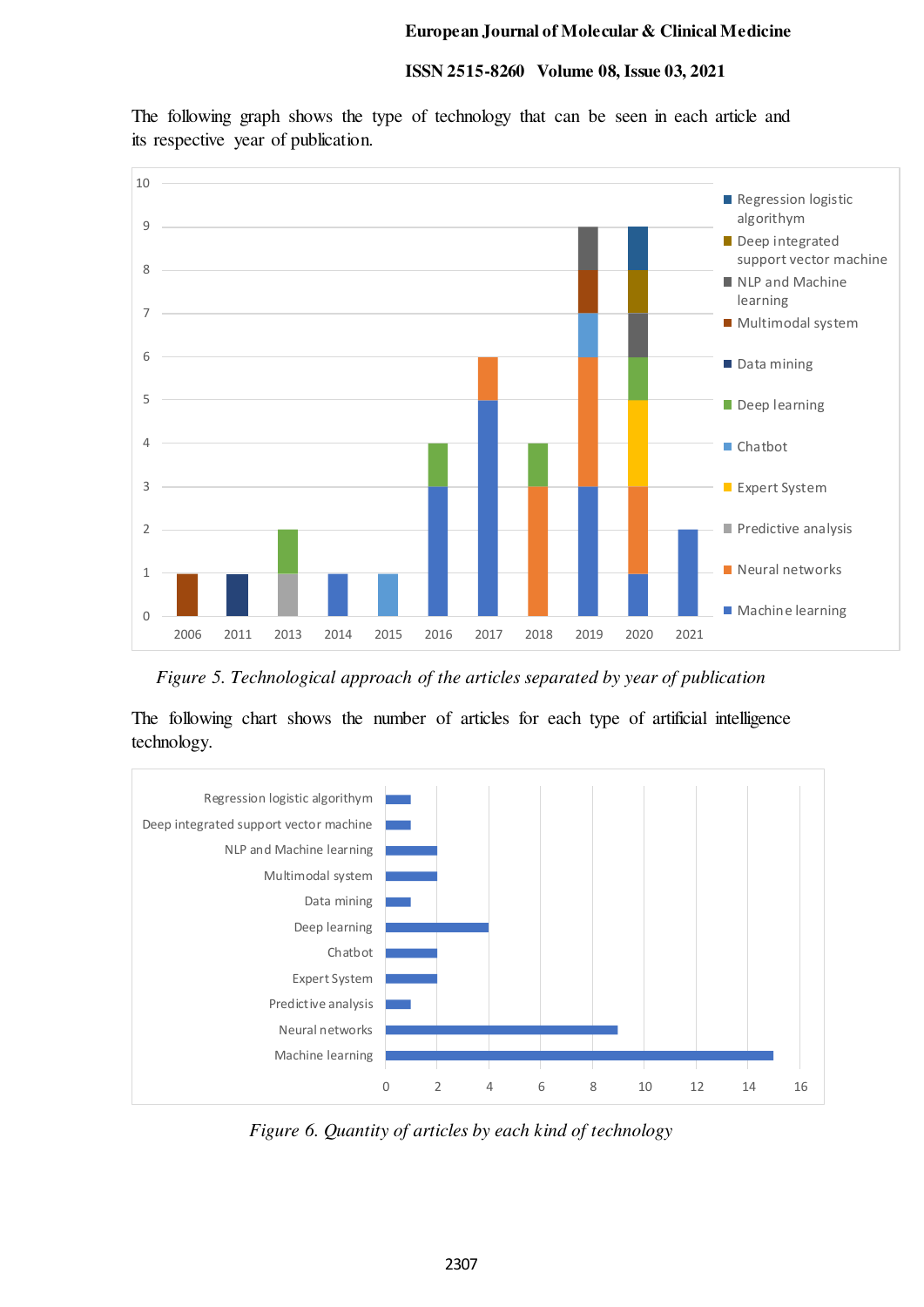The following graph shows in percentage values what type of interaction the user had in the different articles of this review



*Figure 7. User intervention in the collection of information for the investigation of each article* 

The following table shows us the different articles in detail, what type of interaction they had and also the technology that was studied in that article.

| TECHNOLOGY RESEARCHED |                                                                     |                         |  |  |  |
|-----------------------|---------------------------------------------------------------------|-------------------------|--|--|--|
| Intervention          | <b>Articles</b>                                                     | Artificial Intelligence |  |  |  |
|                       |                                                                     | Techonology             |  |  |  |
|                       | (Zhao et al., 2019), (Dipnall et al.,                               | Machine Learning        |  |  |  |
|                       | 2016), Ojeme and Mbogho, 2016), (Soundariya                         |                         |  |  |  |
|                       | <i>et al.</i> , 2019), (Nadeem, 2016), (Reece and                   |                         |  |  |  |
|                       | Danforth, 2017), (Shen et al., 2021), (Wiesner et                   |                         |  |  |  |
|                       | al., 2012), (Pampouchidou et al.,                                   |                         |  |  |  |
|                       | 2019), (Subhani et al., 2017)                                       |                         |  |  |  |
|                       | (Singla <i>et al.</i> , 2018), (Baek and Chung,                     | <b>Neural Networks</b>  |  |  |  |
| Non direct user       | 2020), (Jabłońska and Zajdel, 2020), (He and                        |                         |  |  |  |
| intervention with     | Cao, 2018), (Shen <i>et al.</i> , 2021), (Lin <i>et al.</i> , 2020) |                         |  |  |  |
| the technology        | , (Aruna Kumari and Anuradha, 2019), (Trotzek,                      |                         |  |  |  |
|                       | Koitka and Friedrich, 2018), (Wang et al., 2020)                    |                         |  |  |  |
|                       | (Cho, Geem and Na, 2020)                                            | Regression Logistic     |  |  |  |
|                       |                                                                     | Algorithm               |  |  |  |
|                       | (Kipli, Kouzani and Williams, 2013), (Jan et al.,                   | Deep learning           |  |  |  |
|                       | 2018)                                                               |                         |  |  |  |
|                       | (Ríssola, Aliannejadi and Crestani, 2020)                           | <b>Expert System</b>    |  |  |  |
|                       | (Kim, Kim and Yacef, 2020). (Zhu <i>et al.</i> , 2019)              | Multimodal System       |  |  |  |

# TABLE 2 ARTICLES SEPARATED BY TYPE OF INTERVENTION AND TYPE OF TECHNOLOGY RESEARCHED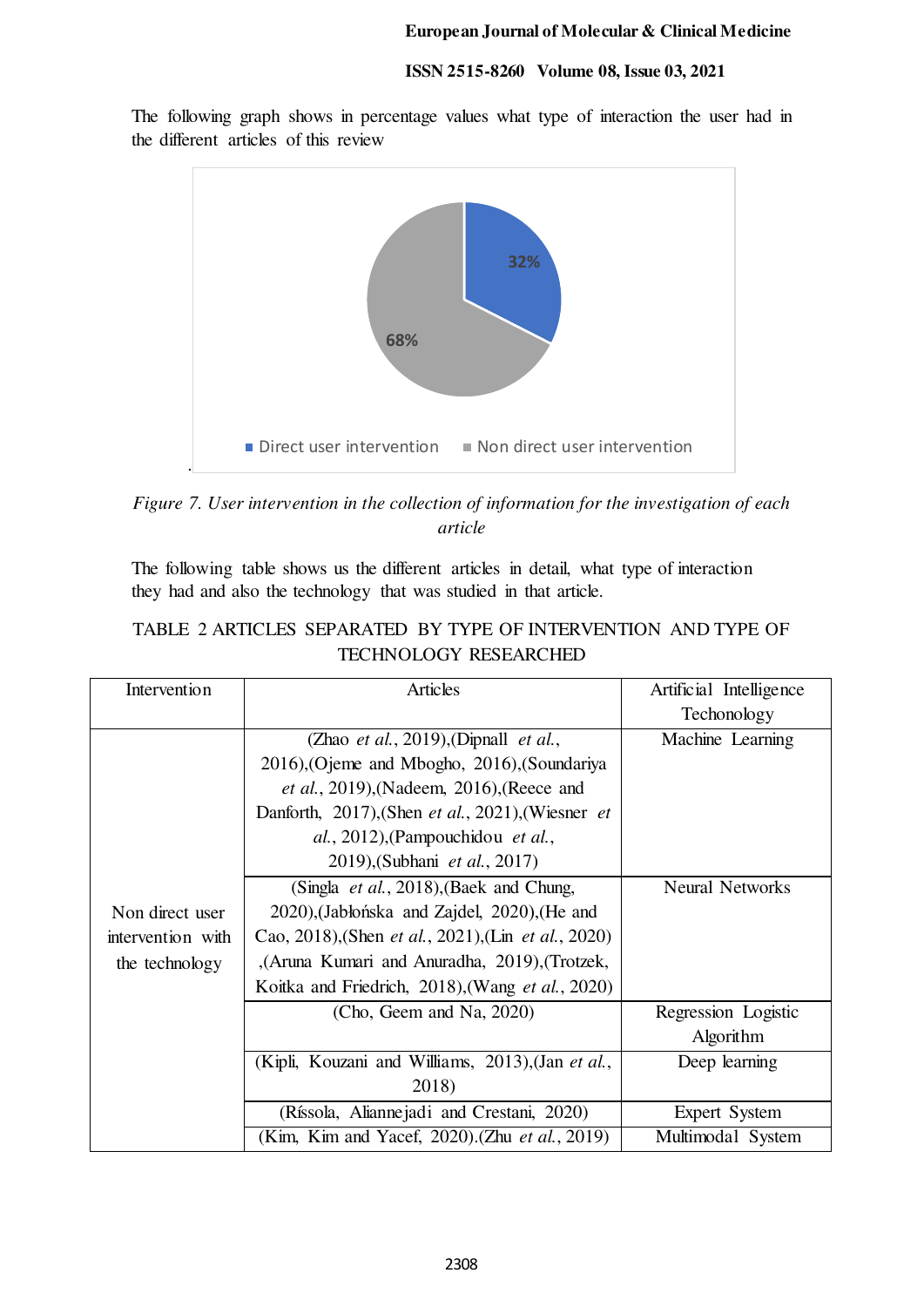|                             | (Alghamdi et al., 2020), (Tadesse et al., 2019), | NLP and Machine         |
|-----------------------------|--------------------------------------------------|-------------------------|
|                             |                                                  | Learning                |
|                             | (DIng <i>et al.</i> , 2020)                      | Deep Integrated Support |
| Direct user<br>intervention | (Yankovskaya and Kitler, 2013)                   | Predictive Analysis     |
|                             | $(Cosi\acute{c}$ <i>et al.</i> , 2020)           | Expert System           |
|                             | (Cohen, Kampel and Verloo, 2016)                 | Deep Learning           |
|                             | (Dosovitsky et al., 2020), (Abd-alrazaq et al.,  | Chatbot                 |
|                             | 2019)                                            |                         |
|                             | (Souza Filho et al., 2021), (Sau and Bhakta,     | Machine Learning        |
|                             | 2017), (Ríssola, Aliannejadi and Crestani,       |                         |
|                             | 2020), (Tuarob et al., 2017), (Tran et al.,      |                         |
|                             | 2019), (Rahman <i>et al.</i> , 2020)             |                         |
|                             | (Burns <i>et al.</i> , 2011)                     | Data mining             |
|                             | (Jin <i>et al.</i> , 2020)                       | Deep Learning           |

#### **ISSN 2515-8260 Volume 08, Issue 03, 2021**

# **Discussion**

In this systematic investigation of scientific literature, the objective was to answer the following research questions.

# **RQ1. What are the most common smart systems in recent years focused on preventing depression?**

In figure 6, we can see that there are two technologies that most of the articles focus on for the development of research, applications and innovations. These two are investigations based on Machine Learning and Neural Networks. We can mention some of these investigations such as the detection of depression based on posts on Reddit based on Machine Learning (Tadesse *et al.*, 2019)or the prediction of depression based on human behavior based on Neural Networks(Singla *et al.*, 2018)**.** 

Now these two are not only the most popular as topics, as can be seen in figure 5. Machine Learning and Neural networks are the most popular in recent years, having 11 and 9 articles in total correspondingly. In general, the development of new technologies such as their research have a greater presence in two countries, the United States and China. The latter can be seen in figure 4 of this investigation.

This set of information gives us to understand that arithcial intelligence research has two pillars that stand out from the majority for its attractive development structure. In addition to this, these two technologies have been the basis for such interesting research in the field of preventing depression in people.

**RQ2. What is the recommended approach for smart systems when collecting information from users?**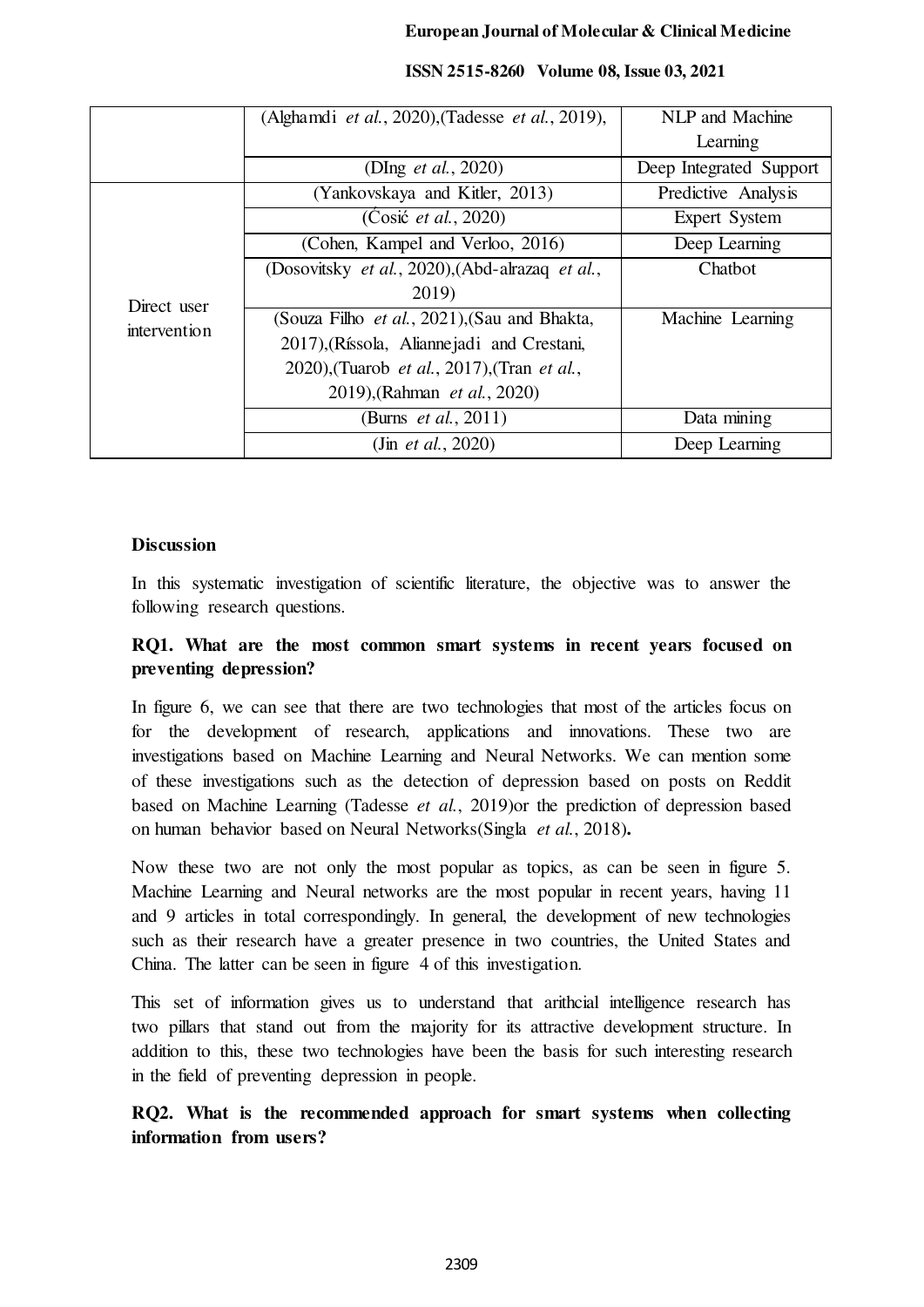#### **ISSN 2515-8260 Volume 08, Issue 03, 2021**

If we look at figure 7, it can be seen that the collection of information indirectly is the most used in current research. This index is rooted in the way the user wants to interact with current technologies. The current user does not want to have to fill out a form if he does not use an application that is responsible for carrying out his measurements or studies without intervening in his daily life. An example of this could be a system that was developed and implemented with a wearable-type device capable of collecting information and then determining your mood based on the physical movement you perform.(Zhao *et al.*, 2019)**.**As can be seen in the figure, 68% of all articles have an indirect approach when obtaining information from different users. After obtaining user information, it is processed by systems or applications in order to fulfill a specific objective. Another example of this approach is the following investigations. These works obtain information from users through recognized social networks in this particular case the social network in question is Twitter (Nadeem, 2016; Lin *et al.*, 2020; Shen *et al.*, 2021)**.** In these studies the information is received through an API and then processed by their respective technologies in order to determine whether a person suffers from depressive disorder or not.

Now this does not mean that the other way of collecting information is wrong or inefficient as can be seen in table 2. A large number of articles that are based on different technologies use this approach. An example to highlight would be the following. An investigation develops and at the same time evaluates a chatbot. The researchers gather a number of people willing to chat with the chatbot and follow up on each one. The objective of this chatbot is to determine if any of the subjects may have depression or not (Dosovitsky *et al.*, 2020).

Now it can be said that the recommended approach to future research is to collect information from your test subjects in an indirect way because the trend tells us that people do not want to have to fill out a series of forms or have to have extensive testing sessions . Today's users want to be evaluated by information that already exists or simply not even notice that they are evaluated in the case of using applications that can be used in everyday life.

#### **Conclusions**

After having carried out a systematic review of the scientific literature of 40 articles related to artificial intelligence applied to the prevention of depression, the following can be concluded.

In recent years, the most common technologies that are aimed at preventing depression are Machine Learning and Neural Networks. In addition to these, the countries with the most interest in the development of these technologies are the United States and China. Now at this point we recommend looking for articles related to the topics of this review in these two countries due to the large number that originate from these countries.

Now the approach that is recommended to future research when collecting information from users in order not to have a negative impact on them. It is the approach of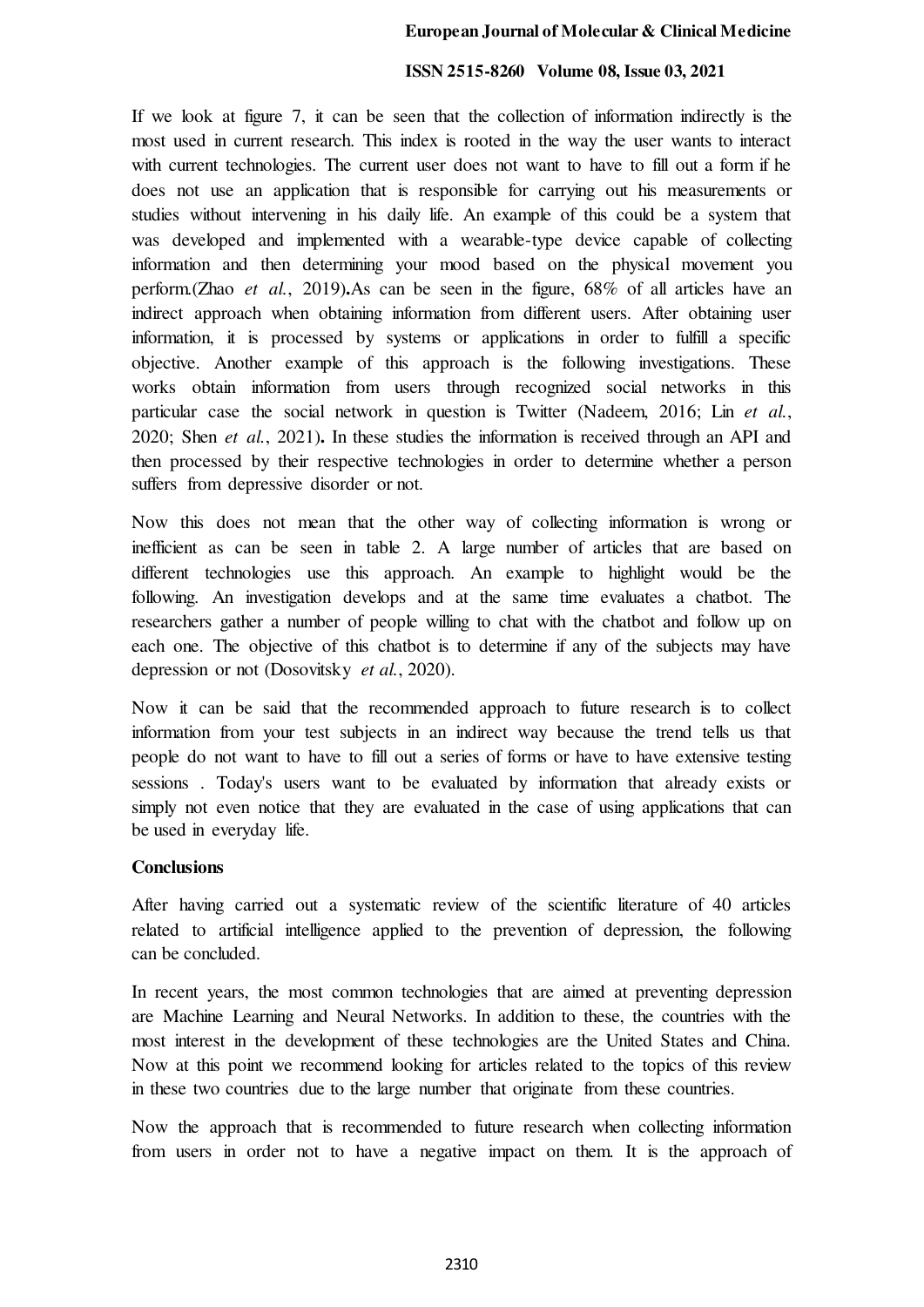#### **ISSN 2515-8260 Volume 08, Issue 03, 2021**

collecting information indirectly, this is suggested because the tendency of the reviewed research prefers this to the approach directly. This is understood by the great changes that technology has today and its easy handling by current generations.

#### **Referrences**

Abd-alrazaq, A. A. *et al.*(2019) 'An overview of the features of chatbots in mental health: A scoping review', *International Journal of Medical Informatics*, 132(September), p. 103978. doi: 10.1016/j.ijmedinf.2019.103978.

Alghamdi, N. S. *et al.*(2020) 'Predicting depression symptoms in an Arabic psychological forum', *IEEE Access*, 8, pp. 57317–57334. doi: 10.1109/ACCESS.2020.2981834.

Aruna Kumari, D. and Anuradha, M. N. L. (2019) 'Emotion detection using facial expressions with convolution neural networks', *International Journal of Recent Technology and Engineering*, 8(2 Special Issue 11), pp. 3612–3615. doi: 10.35940/ijrte.B1452.0982S1119.

Baek, J. W. and Chung, K. (2020) 'Context Deep Neural Network Model for Predicting Depression Risk Using Multiple Regression', *IEEE Access*, 8, pp. 18171–18181. doi: 10.1109/ACCESS.2020.2968393.

Burns, M. N. *et al.* (2011) 'Harnessing context sensing to develop a mobile intervention for depression', *Journal of Medical Internet Research*, 13(3). doi: 10.2196/jmir.1838.

Cho, S. E., Geem, Z. W. and Na, K. S. (2020) 'Prediction of depression among medical check-ups of 433,190 patients: A nationwide population-based study', *Psychiatry Research*, 293(June), p. 113474. doi: 10.1016/j.psychres.2020.113474.

Cohen, C., Kampel, T. and Verloo, H. (2016) 'Acceptability of an intelligent wireless sensor system for the rapid detection of health issues: Findings among home-dwelling older adults and their informal caregivers', *Patient Preference and Adherence*, 10, pp. 1687–1695. doi: 10.2147/PPA.S113805.

Ćosić, K. *et al.* (2020) 'Artificial intelligence in prediction of mental health disorders induced by the COVID-19 pandemic among health care workers', *Croatian Medical Journal*, 61(3), pp. 279–288. doi: 10.3325/cmj.2020.61.279.

DIng, Y. *et al.* (2020) 'A Depression Recognition Method for College Students Using Deep Integrated Support Vector Algorithm', *IEEE Access*, 8, pp. 75616–75629. doi: 10.1109/ACCESS.2020.2987523.

Dipnall, J. F. *et al.* (2016) 'Fusing data mining, machine learning and traditional statistics to detect biomarkers associated with depression', *PLoS ONE*, 11(2), pp. 1–24. doi: 10.1371/journal.pone.0148195.

Dosovitsky, G. *et al.* (2020) 'Artificial intelligence chatbot for depression: Descriptive study of usage', *JMIR Formative Research*, 4(11), pp. 1–13. doi: 10.2196/17065.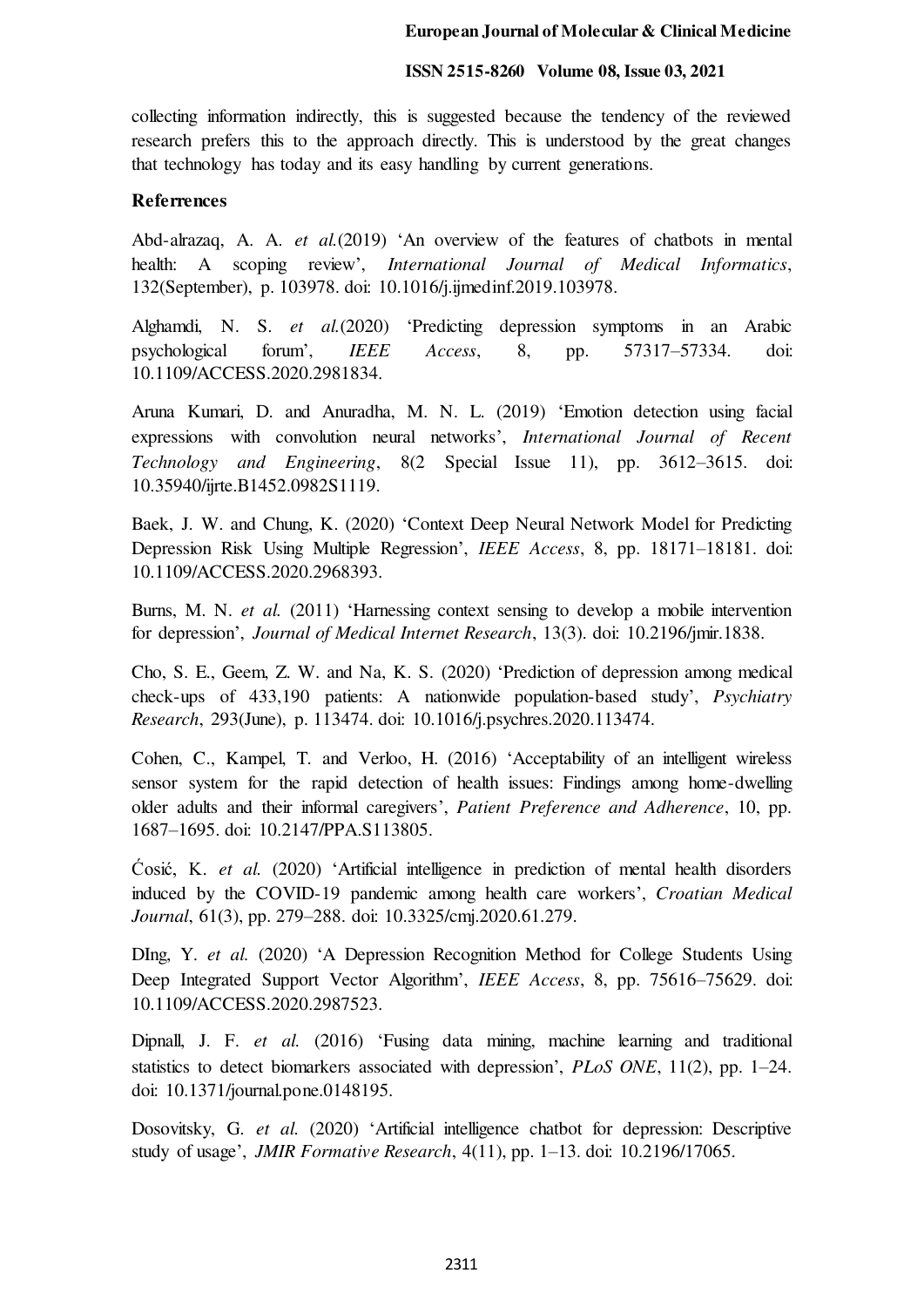He, L. and Cao, C. (2018) 'Automated depression analysis using convolutional neural networks from speech', *Journal of Biomedical Informatics*, 83(May), pp. 103–111. doi: 10.1016/j.jbi.2018.05.007.

Honorio Delgado Hideyo Noguchi (2008) 'Órgano Oficial Del Instituto Nacional De Salud Mental', *Anales de Salud Mental*, Vol 24(1,2), p. 249.

Jabłońska, M. R. and Zajdel, R. (2020) 'Artificial neural networks for predicting social comparison effects among female Instagram users', *PLoS ONE*, 15(2), pp. 1–18. doi: 10.1371/journal.pone.0229354.

Jan, A. *et al.* (2018) 'Artificial Intelligent System for Automatic Depression Level Analysis Through Visual and Vocal Expressions', *IEEE Transactions on Cognitive and Developmental Systems*, 10(3), pp. 668–680. doi: 10.1109/TCDS.2017.2721552.

Jayanthi, P. and Rajkumar, R. (2014) 'IS low self-esteem a risk factor for depression among adolescents? an analytical study with interventional component', *International Journal of Medical Research & Health Sciences*, 3(3), p. 627. doi: 10.5958/2319- 5886.2014.00408.1.

Jin, J. *et al.* (2020) 'Attention-Block Deep Learning Based Features Fusion in Wearable Social Sensor for Mental Wellbeing Evaluations', *IEEE Access*, 8, pp. 89258–89268. doi: 10.1109/ACCESS.2020.2994124.

Kamita, T. *et al.* (2019) 'A Chatbot System for Mental Healthcare Based on SAT Counseling Method', *Mobile Information Systems*, 2019. doi: 10.1155/2019/9517321.

Kim, J. Y., Kim, G. Y. and Yacef, K. (2020) 'Detecting depression in dyadic conversations with multimodal narratives and visualizations', *arXiv*, pp. 1–12.

Kipli, K., Kouzani, A. Z. and Williams, L. J. (2013) 'Towards automated detection of depression from brain structural magnetic resonance images', *Neuroradiology*, 55(5), pp. 567–584. doi: 10.1007/s00234-013-1139-8.

Lin, C. *et al.* (2020) 'SenseMood: Depression detection on social media', *ICMR 2020 - Proceedings of the 2020 International Conference on Multimedia Retrieval*, pp. 407– 411. doi: 10.1145/3372278.3391932.

Nadeem, M. (2016) 'Identifying Depression on Twitter', pp. 1–9. Available at: http://arxiv.org/abs/1607.07384.

Ojeme, B. and Mbogho, A. (2016) 'Selecting Learning Algorithms for Simultaneous Identification of Depression and Comorbid Disorders', *Procedia Computer Science*, 96, pp. 1294–1303. doi: 10.1016/j.procs.2016.08.174.

Pampouchidou, A. *et al.* (2019) 'Automatic Assessment of Depression Based on Visual Cues: A Systematic Review', *IEEE Transactions on Affective Computing*, 10(4), pp. 445–470. doi: 10.1109/TAFFC.2017.2724035.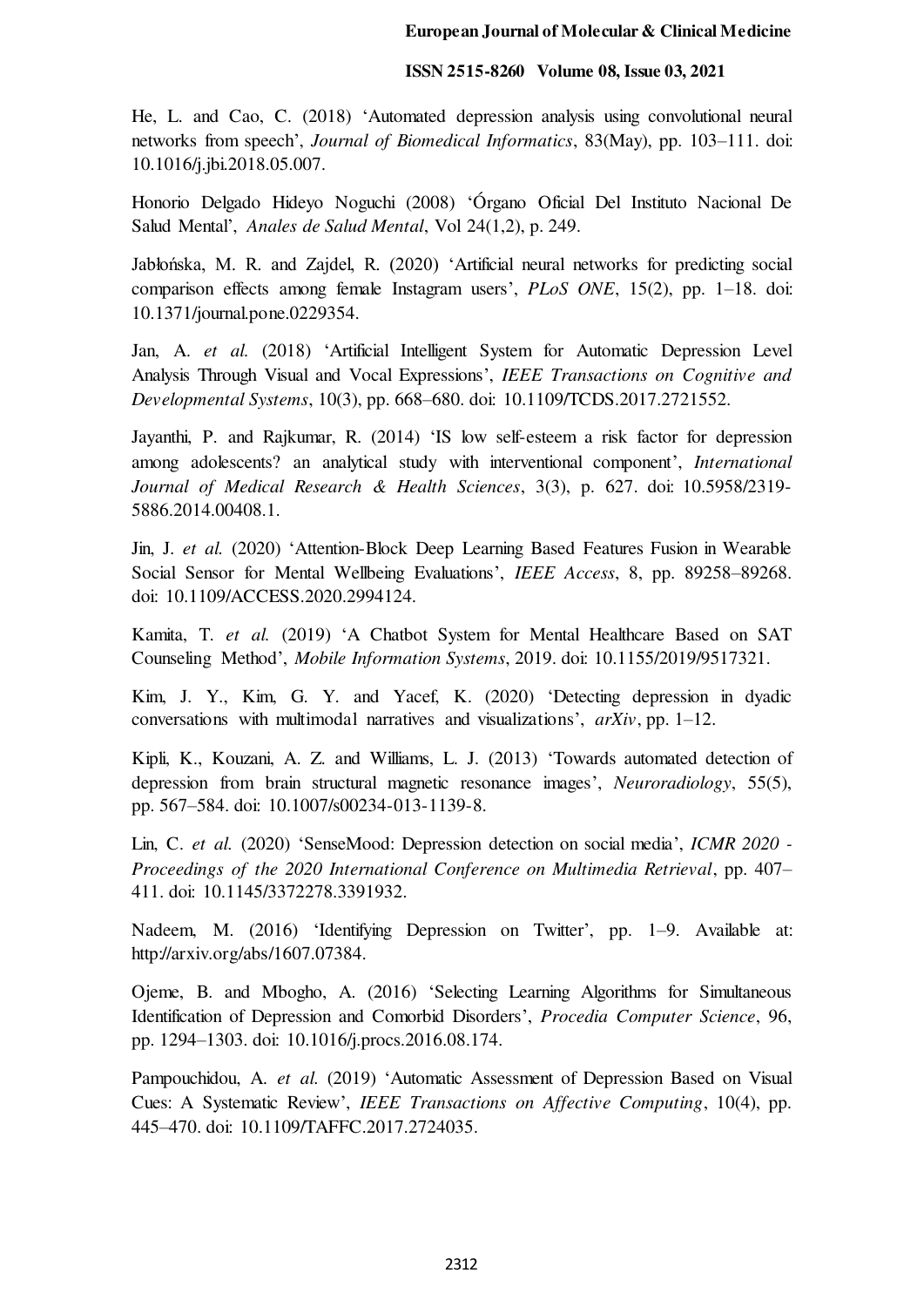Rahman, R. A. *et al.* (2020) 'Application of Machine Learning Methods in Mental Health Detection: A Systematic Review', *IEEE Access*, 8, pp. 183952–183964. doi: 10.1109/access.2020.3029154.

Reece, A. G. and Danforth, C. M. (2017) 'Instagram photos reveal predictive markers of depression', *EPJ Data Science*, 6(1). doi: 10.1140/epjds/s13688-017-0110-z.

Ríssola, E. A., Aliannejadi, M. and Crestani, F. (2020) 'Beyond Modelling: Understanding Mental Disorders in Online Social Media', *Lecture Notes in Computer Science (including subseries Lecture Notes in Artificial Intelligence and Lecture Notes in Bioinformatics)*, 12035 LNCS, pp. 296–310. doi: 10.1007/978-3-030-45439-5\_20.

Runcan, P. (2020) 'Depression in Adolescence : A Review of Literature', (2), pp. 100– 110.

Sau, A. and Bhakta, I. (2017) 'Predicting anxiety and depression in elderly patients using machine learning technology', *Healthcare Technology Letters*, 4(6), pp. 238–243. doi: 10.1049/htl.2016.0096.

Shen, T. *et al.* (2021) 'Cross-domain depression detection via harvesting social media', *Physical Review Letters*, pp. 1611–1617. doi: 10.24963/ijcai.2018/223.

Singla, S. K. *et al.*(2018) 'Prediction of Depression in Human Behaviour using Deep Learning Neural Network', *International Journal of Health and Economic Development*, 4(2), p. 16. Available at: https://search-proquest-com.vunl.idm.oclc.org/docview/2198408377/fulltextPDF/F3C6287BFC104B3FPQ/1?accounti d=10978.

Soundariya, R. S. *et al.*(2019) 'Application of various machine learning techniques in sentiment analysis for depression detection', *International Journal of Innovative Technology and Exploring Engineering*, 8(10 Special Issue), pp. 292–297. doi: 10.35940/ijitee.J1052.08810S19.

Souza Filho, E. M. de *et al.*(2021) 'Can machine learning be useful as a screening tool for depression in primary care?', *Journal of Psychiatric Research*, 132(September 2020), pp. 1–6. doi: 10.1016/j.jpsychires.2020.09.025.

Subhani, A. R. *et al.*(2017) 'Machine learning framework for the detection of mental stress at multiple levels', *IEEE Access*, 5, pp. 13545–13556. doi: 10.1109/ACCESS.2017.2723622.

Tadesse, M. M. *et al.*(2019) 'Detection of depression-related posts in reddit social media forum', *IEEE Access*, 7, pp. 44883–44893. doi: 10.1109/ACCESS.2019.2909180.

Tran, B. X. *et al.*(2019) 'The current research landscape on the artificial intelligence application in the management of depressive disorders: A bibliometric analysis', *International Journal of Environmental Research and Public Health*, 16(12). doi: